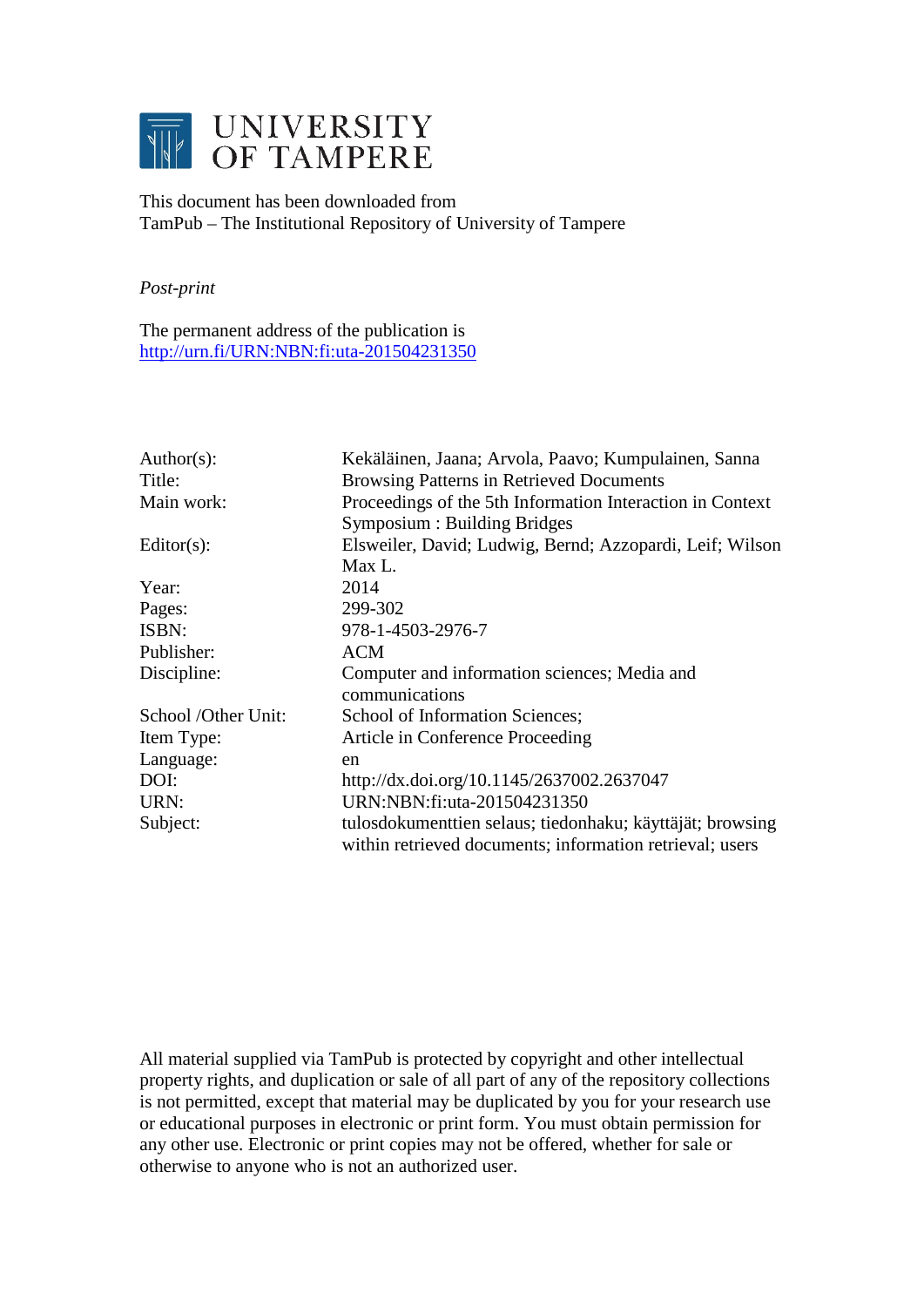# **Browsing Patterns in Retrieved Documents**

Jaana Kekäläinen Tampere University 33014 Tampere Finland jaana.kekalainen@uta.fi

Paavo Arvola Tampere University 33014 Tampere Finland paavo.arvola@uta.fi

Sanna Kumpulainen Tampere University 33014 Tampere Finland sanna.kumpulainen@uta.fi

### **ABSTRACT**

The paper reports a test exploring how retrieved documents are browsed. The access point to result documents was varied – starting either from the beginning of the document or from the point were relevant information is located – to find out how much browsing and context the users need to judge relevance. Test results reveal different within-document browsing patterns.

#### **Categories and Subject Descriptors**

H.3.3 [**Information Storage and Retrieval**]: Information Search and Retrieval – *Query formulation, Search process*

#### **General Terms**

Experimentation, Human Factors.

#### **Keywords**

Document browsing patterns, best entry point

#### **1. INTRODUCTION**

Locating relevant parts within a document is important in factual searches and question answering where users are presumably looking for focused information. However, the interpretation of information may depend on its context. The user may need more than the exact fact or answer to make sense of the information, and to judge the reliability or relevance of the source. [4]

A typical information retrieval (IR) system offers a result list to the best matching documents for the users. Standard document access delivers the beginning of a document to the screen and leaves the task of locating relevant content for the searcher. In this study, we test a more focused approach: instead of document beginning, we automatically set the screen state to the point of the document where the relevant information is immediately accessible (*best entry point*). Our research question is: *Are the users able to identify the relevant information at the best entry point or do they need more context for their relevance judgment?* We executed a laboratory experiment comparing two different access modes to the retrieved documents, the beginning of the document and best entry point. We report the results of a pilot study.

#### **2. RELATED WORK**

User's navigation within documents and their need for textual context while judging the relevance of documents are focal issues for the present study. Lozides and Buchanan [5] studied Users' navigation within documents during document triage for two information seeking tasks. The aim was to explore which parts of

Permission to make digital or hard copies of all or part of this work for personal or classroom use is granted without fee provided that copies are not made or distributed for profit or commercial advantage and that copies bear this notice and the full citation on the first page. To copy otherwise, or republish, to post on servers or to redistribute to lists, requires prior specific permission and/or a fee.

*IIiX'14*, August 26–30, 2014, Regensburg, Germany.

Copyright 2014 ACM 1-58113-000-0/00/0010 …\$15.00.

the retrieved documents the users view. Users' navigation in PDF files was logged with viewing time for the contents visible on the screen. The researchers suggest four navigational patterns: 1) *step navigation*, where the users move stepwise from the beginning of the document to the end; 2) *flatline*, where the users view only the first visible part of the document; 3) *mountain*, where the users move stepwise from the beginning of the document to the end, and then back to the beginning again; 4) *begin and end*, where the users view the beginning of the document and then quickly scroll to the end of the document without viewing the middle part. The researchers point out that the patterns are nominal perfect models, and the users' actual patterns are combinations of these.

Lin and others [4] studied what size of textual context for answers the users preferred in a question answering system. Of the four alternatives given (exact answer, answer-in-sentence, answer-inparagraph, answer-in-document) the paragraph size was the most popular and the exact answer without context the least popular.

The idea of the best entry point was introduced by Lalmas and Reid [1]. Focused retrieval with the best entry point is defined as follows [7]: "*The information system presents the user with an article, pre-scrolled to the right location so that the snippet is onscreen in context, for the user to read.*" Here the snippet refers to relevant information rather than a summary of a document. It seems that focused retrieval serves best factual or precise searches, and searching long documents [6].

There are different ways to represent a focused retrieval result: the relevant part may be shown in the surrounding textual context or in the context of the whole document [5]; the relevant part of the document may be extracted from the document and returned as standalone retrieval result [3]. A simple solution is to direct the searcher to the best entry point in the document, as proposed above. This best entry point should be related to the searcher's query and the searcher should be able to identify the information searched for.

#### **3. DATA AND METHODS**

A laboratory test was executed to compare settings where the result documents are shown to the user (a) starting from the beginning of the document or (b) starting from the best entry point. The idea is to give the participant a factual search task, then log his search session, and finally log the browsing of the first opened result document which would contain the relevant information. The retrieved document was represented to the participant either in the mode (a), called document mode (D for short), or in the mode (b) called best entry point mode (BEP). In the current test setting it was not possible to log browsing of any deliberate result document, we thus guided the searcher to a specific web page (target document). All tasks were performed in the same browser (Firefox®) with the same search engine (Bing®); only the access mode to the target document was controlled.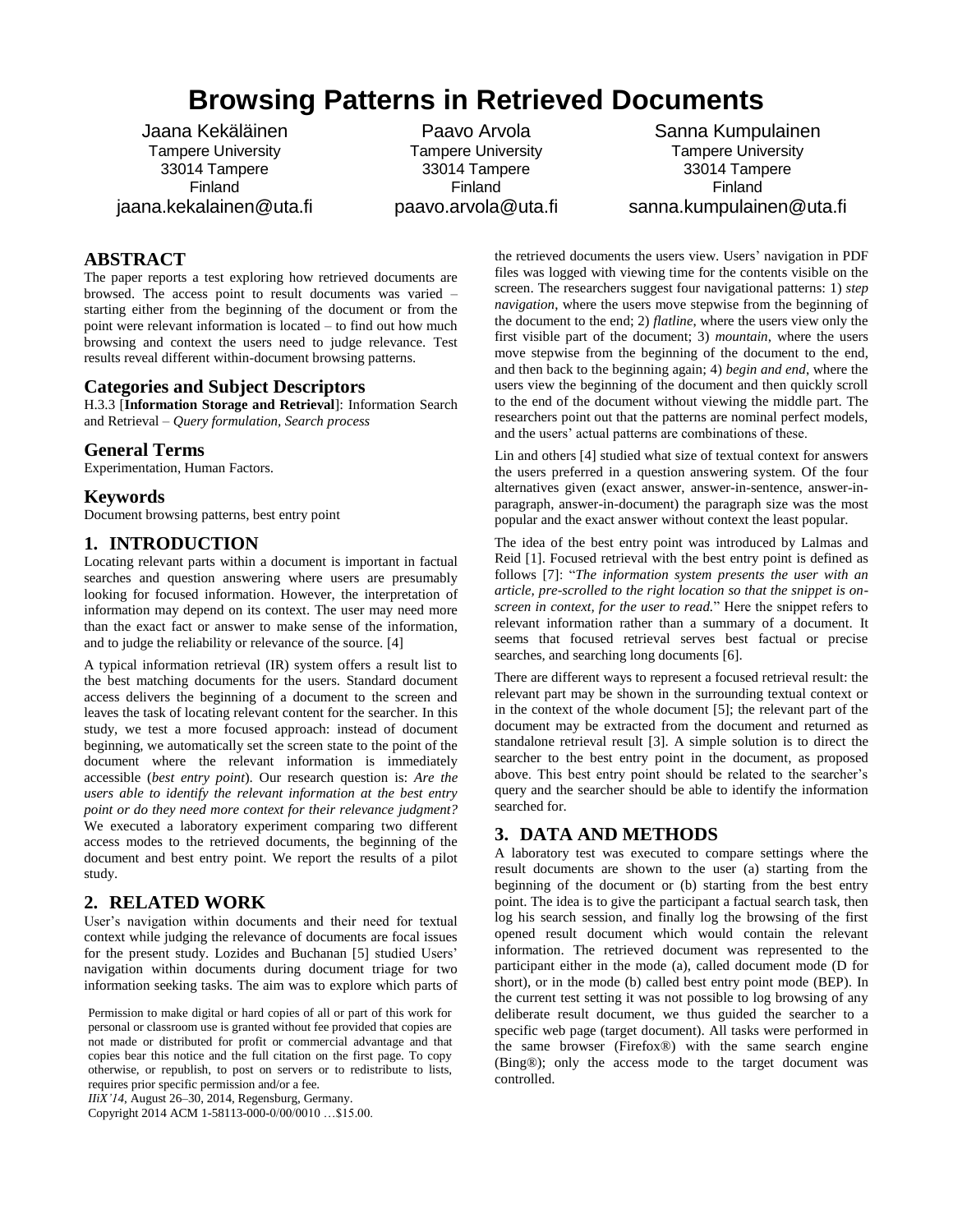#### **3.1 Participants, tasks and target documents**

The participants were recruited from an optional university course at the bachelor's level. The subject of the course is experimental information retrieval. Altogether seven males and seven females participated in the test. The major study subjects of the participants were computer science (7 students), information studies (6 students) and communication studies (1 student). No remuneration was given to the participants.

Factual search tasks were assigned to the participants (see Appendix). Task 1 was for orientation and Tasks 2-4 for actual testing. The topics of the tasks were related to laws and regulations, and to a known researcher's work. Tasks 1, 2 and 4 were rather general, but Task 3 was tailored for these students. The task descriptions were all in the participants' native language. The only exception was the name of the researcher's model, which was given in English (Information Seeking Process by C. Kuhlthau in Task 3).

The target documents encompassed the information required in the search tasks. The selection criteria for the target documents were length and subject: pages should be long enough, in other words, all relevant content should not be visible without scrolling; the subject of the page should suit task construction. The target documents for the test tasks were three web pages: a web page representing the law concerning apartment renting (legal text, Task 2), a web page representing the tax declaration procedure (legal text, Task 4), and Carol Kuhlthau's homepage about her information seeking process model (Task 3). The target documents for Tasks 2 and 4 were in the participants' native language; the target document for Task 3 was in English.

The lengths of the target documents were 8,190 words for Task 2, 5,372 words for Task 3, and 14,445 for Task 4. The entry points of the BEP mode were the places where the relevant information began. The relevant information was only to be found at one place in each document and the point was selected by the researchers. The best entry points ley at different places with regard to the document length: the entry point of the target document for Task 2 was after 443 words (~5% of the text); the entry point of the target document for Task 3 was after 4394 words (~82% of the text); the entry point of the target document for Task 4 was after 1095 words (~7% of the text).

#### **3.2 Test setting**

Two test groups were formed: both received search results in the BEP and D mode but the order of the modes was reversed in the groups. The test was run for one group at time in a computer class room. The test protocol included a pre-tasks questionnaire, four search tasks and a post-task questionnaire after each task. The participants had ten minutes to finish each task and the questionnaire. Each test session was video recorded, but only half of the participants were observed because of technical issues.

The pre-tasks questionnaire was about the participants' demographic characteristics and basic searching behavior. The post-task questionnaire elicited the participants' opinions about familiarity with the topic, easiness and realism of the task, and participants' self-evaluation of their success in accomplishing the task. The questionnaire had five statements with four response alternatives (strongly agree, somewhat agree, somewhat disagree, strongly disagree). Sixth question was to control whether the participants noticed anything unusual (yes, no) about the results and that was followed with an open question about what was unusual. This was because in BEP mode the result document did

not start from the beginning, and because the target document did not necessarily correspond to the clicked search result entry.

The participants were asked to abandon querying after they had chosen and clicked any retrieved document. That was because all participants were directed to the same, task specific target  $\frac{1}{2}$  document irrespective of the result list – the web page we were observing. This makes the querying somewhat unrealistic but we wanted to catch the first query before interaction with the result documents. The participants were asked to write down the relevant information required in the written task description.

The first task (Task 1 in Appendix) was for orientation and its search results were not manipulated. After that, Tasks 2-4 were given to the participants one by one. In these tasks the users were guided to the target document irrespective of what they clicked in the result list. For technical reasons the order of the tasks was same in both groups. In Group 1 the result page for Tasks 2-3 was represented in D mode and for Task 4 in BEP mode. In Group 2 the modes were reversed, i.e. BEP for Tasks 2-3 and D for Task 4.

Queries were logged using a proxy server (Apache®). For logging the within document browsing we used UtaProxy software [2]. UtaProxy is a tool for observing user's browsing within a web document, including mouse actions, scrolling and searching.

### **3.3 Data analysis**

The groups are not balanced because two initially recruited participants did not turn up. Further, the number of participants differs in different tasks because two participants did not finish all the tasks in Group 2. In Group 1 there were 8 participants, and in Group 2 the number of participants was 6. The number of tasks performed in D mode is 20, and the number of task performed in BEP mode is 19. For these reasons we do not emphasize the quantitative analysis but rather try to illuminate the phenomenon in a qualitative manner. No statistical tests were applied because of the small number of participants. The results are indicative, yet showing interesting trends.

# **4. PRELIMINARY RESULTS**

In general the tasks were familiar to the participants but there is variation between tasks (see Table 1). Tasks 1 (orientation) and 3 were found less easy and less interesting than the two other tasks. The participants were also less confident of their success in these tasks, especially in Task 3. The participants did not find the results unusual and only few of their comments (four out of 23) mentioned that the clicked page was not the one they expected (sixth statement in Table 1).

The correctness of the answers was not emphasized in the test but the participants were very determined to get relevant documents to the result list. As they were briefed not to return to querying after clicking at any retrieved document, they did relevant judgments on the basis of the snippets and modified their queries accordingly. They wrote several queries per task (averages per tasks 6, 5, 4, 6; range from 1 to 23). In general, the participants found it disturbing not to be allowed to interact with the whole documents during querying.

The number of correct answers is indicative with respect to the perceived difficulty of the task (see Table 1 and Table 2). There seems to be no difference in BEP versus D mode regarding the number of correct answers. In Task 3 the number of correct answers is low in both modes. The reason for the perceived difficulty and poor performance is obviously that the participants did not understand the goal of the task (poor wording) and perhaps also the foreign language of the target document.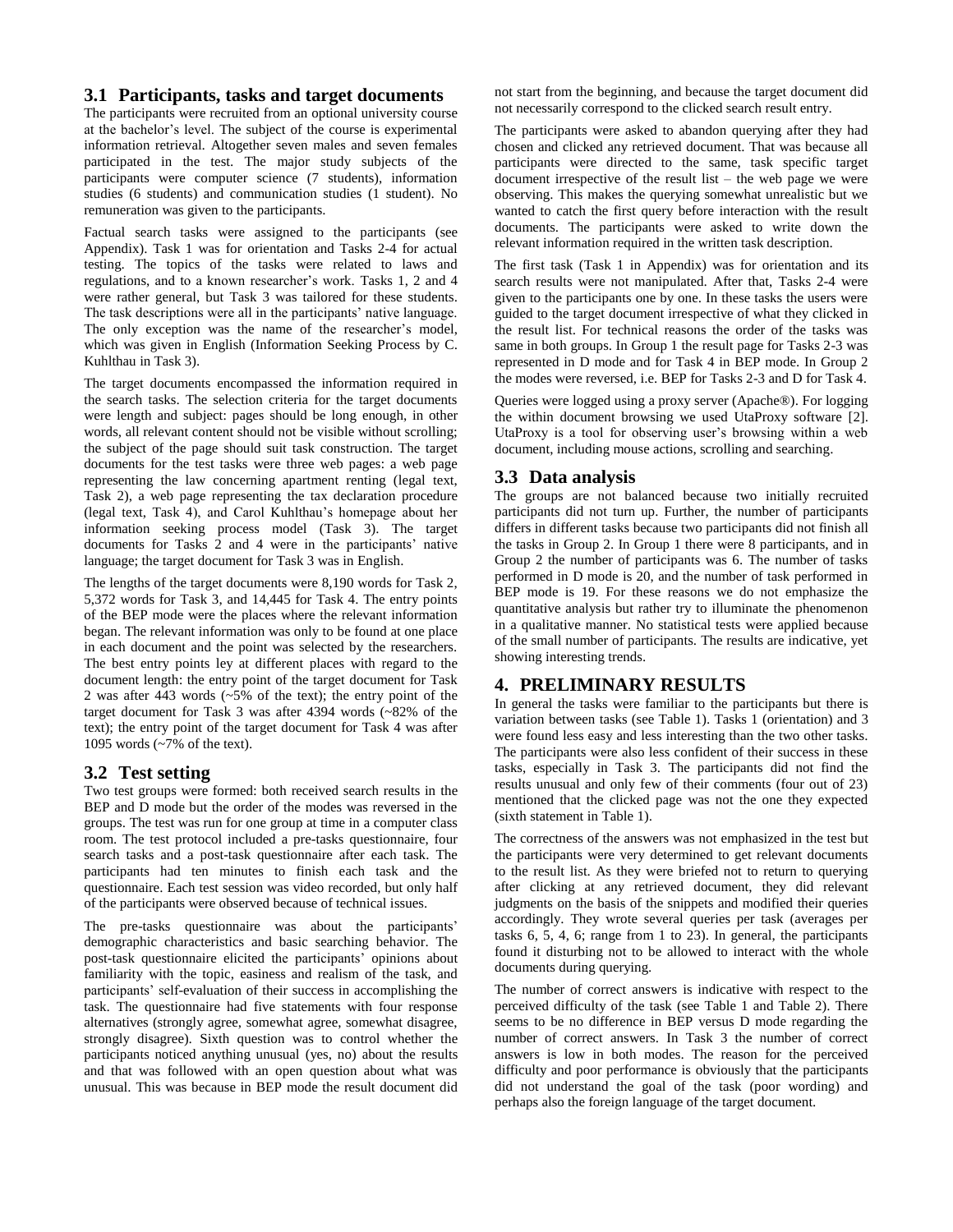| Table 1. Post-task questionnaire results, averages and |  |
|--------------------------------------------------------|--|
| medians (in brackets)                                  |  |

|                        |                  | Task # |             |                  |
|------------------------|------------------|--------|-------------|------------------|
| <b>Statement</b>       | 1                | 2      | 3           | 4                |
|                        | $N=13^{\dagger}$ | $N=13$ | $N=13$      | $N = 12$         |
| The topic was          | 3.5              | 2.2    | 2.4         | 2.8              |
| familiar*              | (4)              | (2)    | $\cdot 2$   | (2)              |
| I have searched        | 3.5              | 2.3    | 2.8         | 2.6              |
| similar topics before* | (4)              | (2)    | (3)         | (2.5)            |
| The task was           | 2.5              | 1.8    | 2.2         | 1.8              |
| interesting*           | (2)              | (2)    | (2)         | (2)              |
|                        | 2.4              | 2.2    | 2.8         | 2.4              |
| The task was easy*     | (2)              | (2)    | (3)         | (2)              |
| I finished the task    | 1.8              | 1.5    | 2.4         | 1.7              |
| successfully*          | (1)              | (1)    | 2)          | (1)              |
| The results differed   | 1.2              | 1.5    |             | 1.5              |
| from usual**           | (1)              | 2)     | $2^{\circ}$ | $\left(1\right)$ |
|                        |                  |        |             |                  |

\* scale 1=strongly agree; 2=somewhat agree; 3=somewhat disagree; 4=strongly disagree

\*\* scale 1=no; 2=yes

† N is not 14 in because in every task someone either did not answer all questions questionnaires or did not complete the task.

### **4.1 Browsing sessions**

There is a slight indication that browsing times in BEP mode were shorter than in D mode but these results should be taken with a grain of salt since the groups were small and not balanced (BEP averages – min:sec – in Tasks 3-4: 2:55/3:26/2:22; D averages: 5:31/6:46/2:45).

More interesting than the times spent are the browsing patterns the participants utilize. Figure 1 depicts the browsing sessions of three participants in Tasks 2-3. These sessions are selected to illustrate browsing. Although they are examples, some trends emerge.

The rows in Figure 1 represent Tasks 2 and 3 respectively. Browsing time is the length of the browsing session. The y-axis visualizes the whole document length (in percentages) and x-axis denotes the passing of time. The light pin $k<sup>i</sup>$  area shows the part of the document that is visible to the participant and also how browsing of the document proceeds over time. The strong black lines show the visibility of the best entry points. Because the target document for Task 2 is longer than the target document for Task 3, the visible area in respective figures is 'thinner'. Very rapid scrolling shows as a very thin pink line. Another way to move fast around is querying within the document, but that was used very sparsely in these sessions.

The first column depict the sessions of participant P1 from Group 1. The target document in these sessions is shown in D mode. Browsing in these cases starts at beginning of the document (left upper corner). The last two columns illustrate the sessions of participants P2 and P3 from Group 2. In these sessions, the target document is shown in BEP mode and browsing starts at BEP shown by the black line.

In general, the browsing patterns differ by task, representation mode, and individual. In all cases the participants do browse around the entry point, that is, they want and need to see more content and context to judge the relevance of the information. Despite variation, some patterns suggested in [5] emerge: step navigation (P1-2), mountain (P2-2) and flatline (P2-3), and all in combinations. In Task 2, all sessions are connected to correct answers, yet the patterns and times differ.

| Table 2. Number of correct answers per all answers per task |
|-------------------------------------------------------------|
|-------------------------------------------------------------|

|         |     | Task #        |     |     |  |  |
|---------|-----|---------------|-----|-----|--|--|
|         |     | $\mathcal{L}$ | 3   |     |  |  |
| Group 1 | 6/8 | $7/8$ 2/8     |     | 8/8 |  |  |
| Group 2 | 4/5 | 6/6           | 3/5 | 3/4 |  |  |

The results of the tasks in BEP mode are in **bold**. The number of answers varies because all participants did not give answers to all tasks or did not accomplish all tasks

Task 3 (Kuhlthau) had most variation in browsing patterns and the task was also perceived as the most difficult. Here, the difference between D and BEP is most obvious: less browsing and more dwelling at the entry point in BEP sessions. In Task 3 the entry point is the title of the summary table, thus browsing below the entry point leads to confirming information; yet browsing to the top affords the information that the target document is the right homepage. All sessions but first  $- P1-3$  – are connected to correct answers. In session P1-3 the entry point is visible only for a short while. Session P2-3 is an extreme case: it seems that the participant has identified the relevant information right away and just made a short confirmatory check to the contents of the table.

# **4.2 A closer look**

How to interpret the figures? Like with any log data, the interpretation here is risky. We have paralleled the video taken of the test to the log of the two first sessions of participant P3, and analyze the sessions in more detail. In Task 2, P3 writes altogether nine queries in about 3 minutes, and in between whiles inspects the snippets to improve the queries. He then chooses a document and opens it to a new window (see Figure 1, session P3-2). The document is shown in BEP mode. He glances at the entry point and reloads the document, perhaps to ensure that he has the right page. Then he starts scrolling down quickly (three steps down in Figure 1, P3-2). From the middle of the document he scrolls swiftly back to entry point and seems to read the document and the task description. After about 10 seconds he scrolls up, to the entry point, and down a bit. He then returns to the entry point and starts writing the answer. While writing, he shortly seems to check the text of the entry point.

In Task 3, P3 writes four queries in two minutes. He inspects the result lists carefully before choosing the first document in the result list of the fourth query. He is guided to the focused entry point where he stays for about 1.5 minutes (see Figure 1, P3-3). He looks at the document, then at the task description, then he searches within the document for 'information', and the word is highlighted in the title of BEP. During the first dwell time he mainly reads the task description. The next move he makes is to scroll to the bottom of the document using the space bar. After that follows a 'scrolling-scanning' section in the middle of the session. He swiftly goes to the top and then slowly scans the document back to the entry point. Interestingly, after that he checks twice the top of the document. Then, P3 returns once again to the entry point. Now he is obviously convinced about the relevance of the information, and starts to write an answer and perhaps fill in the post-task questionnaire. At the end of the session he routinely scrolls to the top of the document but he does not read it any more.